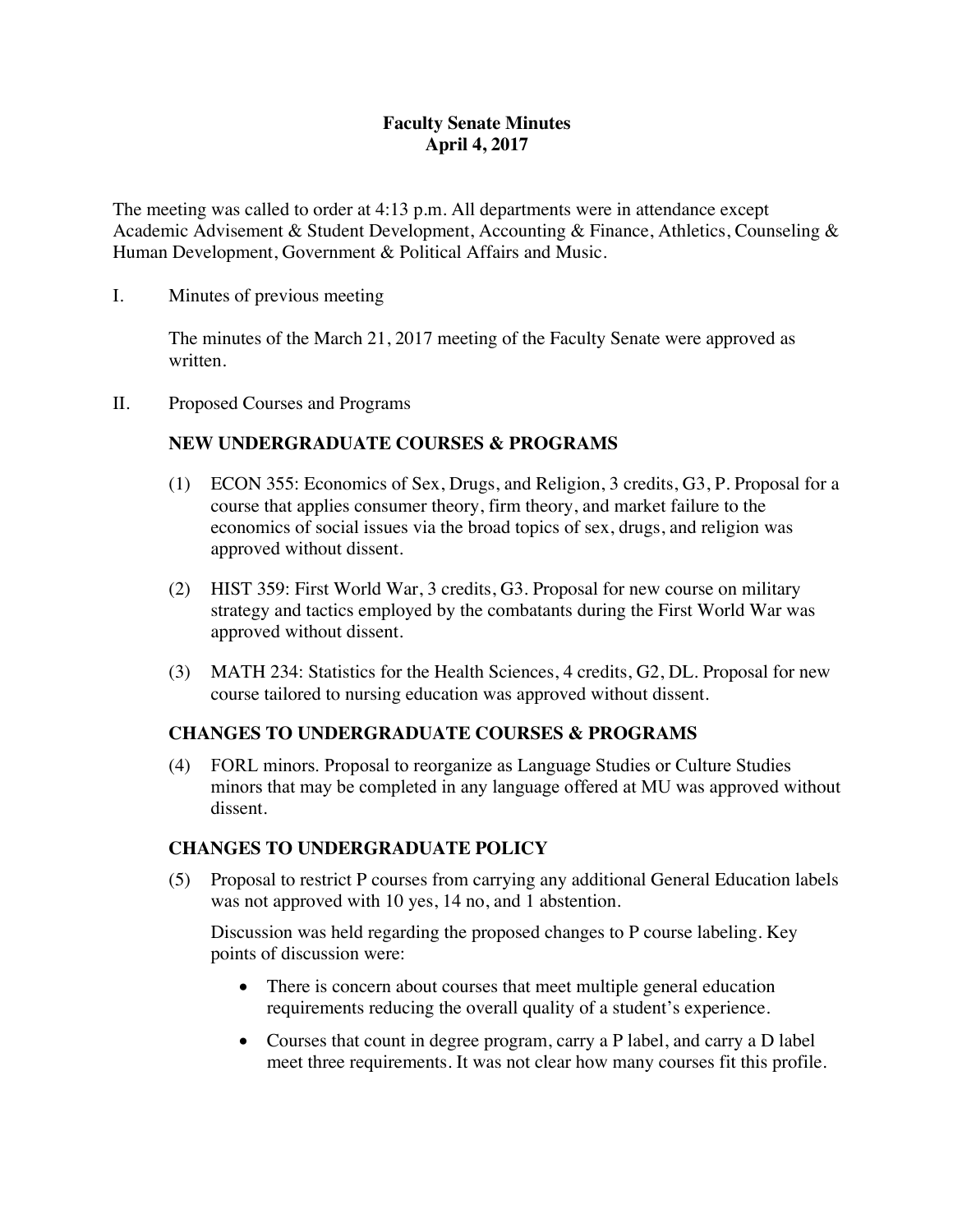- There is insufficient evidence to show that this restriction would produce a more complete learning experience for students.
- Departments and instructors have invested time into course revisions to add a D label to courses that had previously been only P.
- Since P and D courses both require significant oral and written components, students gain more writing experience taking separate courses than only one.
- It is difficult to collect assessment data that directly evaluates the value of learning via one course or category.
- The mission of a liberal arts training is to have broad educational experiences in courses from a range of academic offerings.
- The D designation does not have an assigned credit within General Education and is often met along with other requirements. Limiting it for P courses while not other types of classes seems inconsistent.
- A suggestion was made to apply the restriction of all GenEd labels from P except for D when it is met independently based on the defined criteria.
- Students appreciate being able to complete their academic requirements without adding credits beyond the 120 required credits which is more likely when they are unable to cross-count courses.
- More courses that are both P and D labeled this semester are filled to capacity than those that are P only.
- Implementation is proposed for Fall 2018 so students currently planning to take P/D courses would still be able to complete them.
- Millersville's General Education program overall has strong breadth compared to other PASSHE schools.

A Snyder/Vaillancourt motion to call to vote approval of the proposed changes to P course labels was approved without dissent.

## III. Report of the Faculty Senate Chairperson

Chair Pro Tempore Cook reminded senators of the June 6 Faculty Senate meeting at 3 p.m., senator elections in ASD, CHEM, FORL, GOVT, HIST, IDST, MATH, MGMK, MUSI, PHIL, SOWK, and SOAN, spring commencement, and committee elections to be held the last two meetings of the semester, April 18 and May 2.

Dr. Pannafino reviewed the online Curriculum Approval Process (CAP) designed by the CAP sub-committee of the Academic Council of Technology, including substantial input from Dr. Chuck Geiger, Dr. Ollie Dreon, Ms. Kimberlyn Broskie, and Mr. Mike Dulay. The system uses the Millersville Wiki and Comala Workflow to allow input and review of curricular proposals electronically. Key discussion points were:

• Planned implementation in Fall 2017.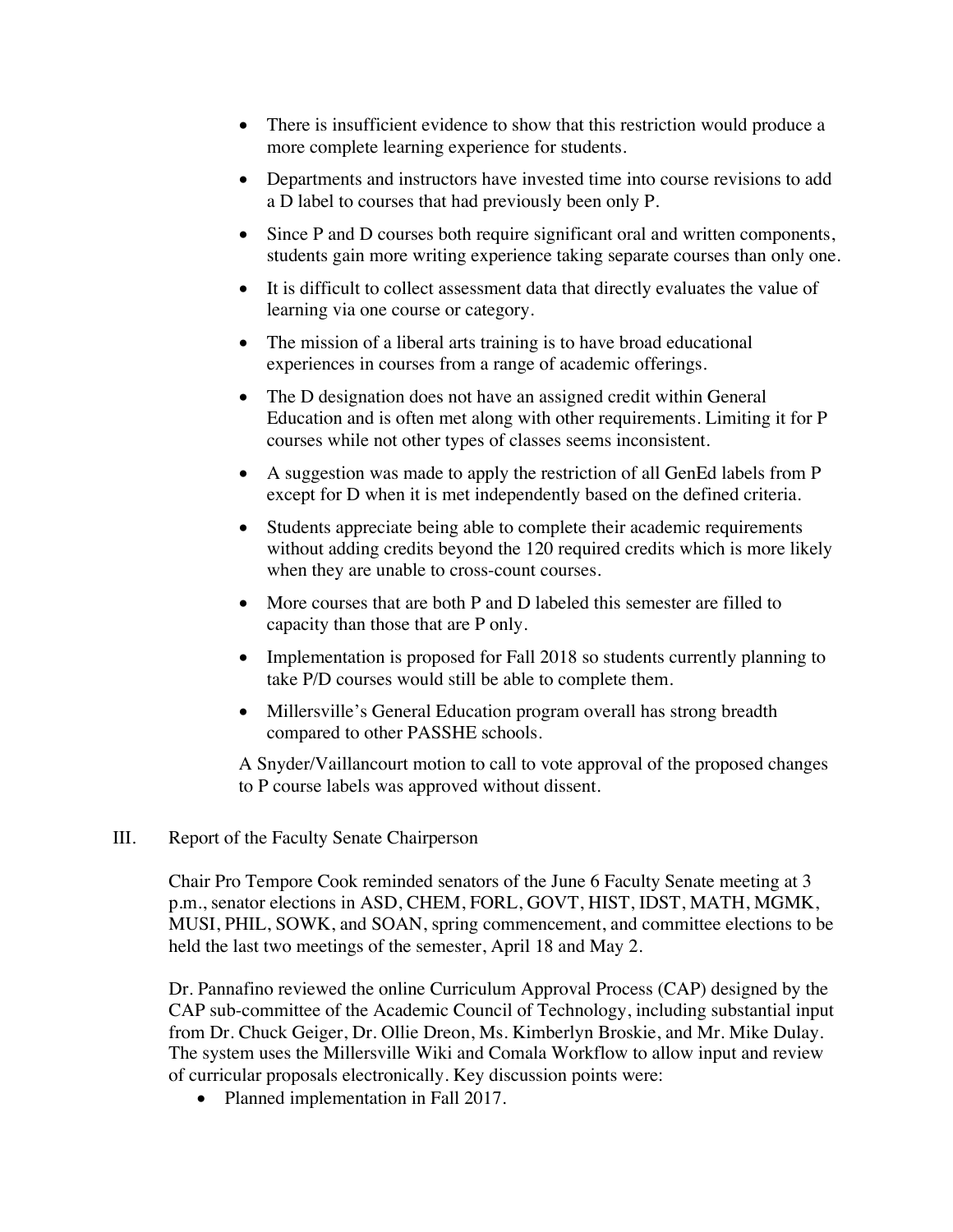- Only the mechanism of proposal review is being changed at this point to work with current policy.
- Faculty can log in from the current review site to enter proposal information or review active proposals.
- All departments and interdisciplinary programs will be able to initiate proposal reviews.
- Fields with explanations will guide entry of information. A proposal can be saved in-progress to return to later to complete.
- Workflow buttons will be used to move proposal through approval process bodies.
- Reviewers will work from a dashboard to evaluate proposals and still contact proposers regarding concerns.
- Adding a comment will flag a proposal for UCPRC review after an ACC. Otherwise, proposals will move on to Faculty Senate. The final steps will be Deans' Council approval and Registrar implementation.
- The weekly notification e-mail will be a summary based on proposals completed by any department.
- The system has been built with the ability to customize or update it as needed.
- Proposals should allow printing to a single document for review outside the system.
- Any faculty should be able to review proposals under consideration. Specific curriculum bodies will have separate dashboards showing what is under review by that body.
- IV. Report of the Student Senate

Mr. Aaron Jaffe reported on the Dear World event and Jane Elliot campus visit.

V. Report of the Graduate Student Association

None

VI. Report of the Administrative Officers

## **Associate Provost**

Associate Provost Adams reminded faculty of MIM, the annual Assessment Luncheon, and the upcoming D2L-Daylight environment. Interest was expressed in hearing an administrative update on enrollment, budget, and student costs.

VII. Curricular Notices

The Geography Department notified Senate of sending representation to the Social Sciences Area Curriculum Committee in 2017-18.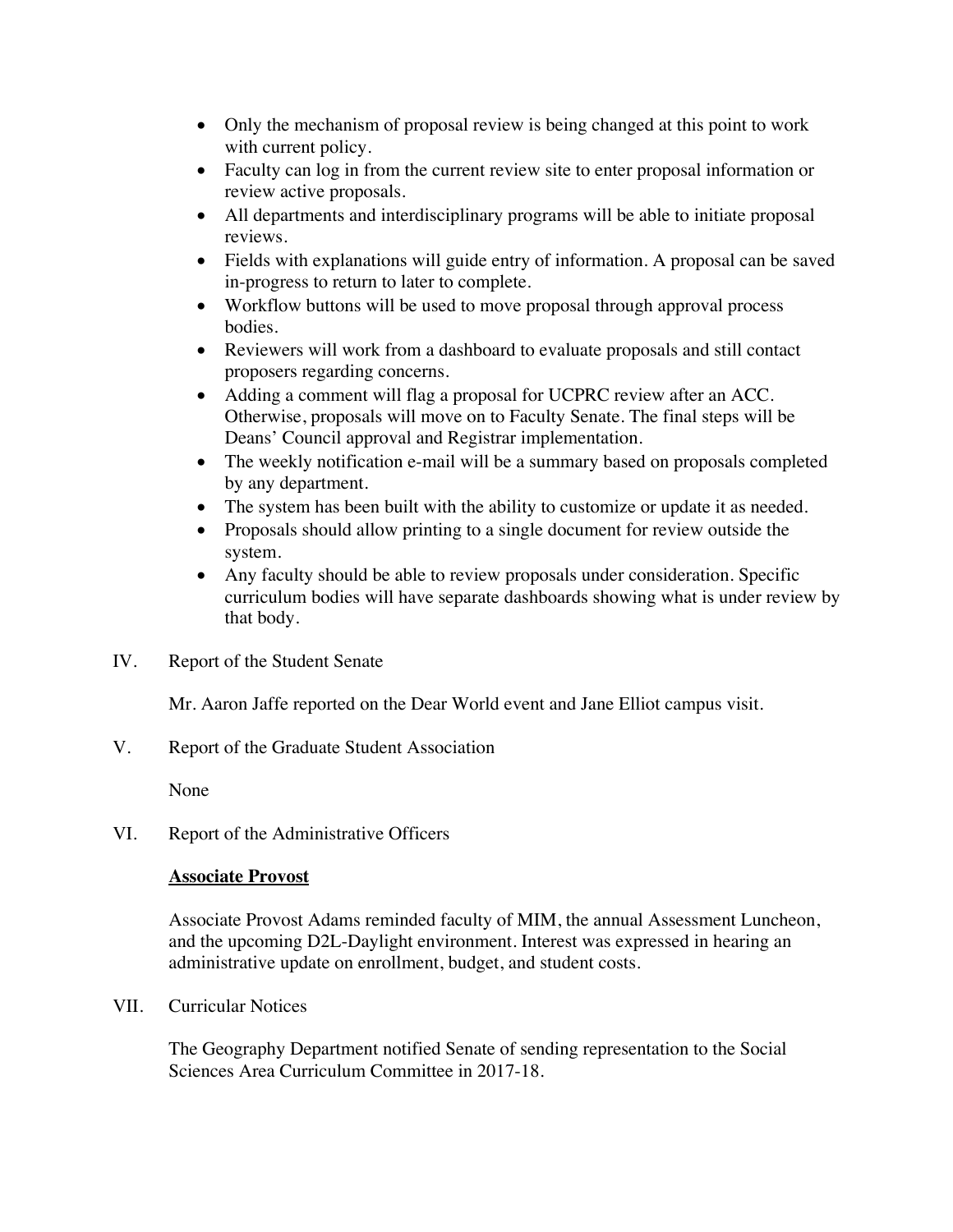VIII. Reports of the Faculty Senate Standing Committees

#### **GCPRC**

#### **NEW GRADUATE COURSES & PROGRAMS**

- (1) ART 584 & 585: Introduction to Studio Art for Graduate Students (+ discipline), 3 credits (up to 9 from different disciplines). Proposal for new courses to introduce post-baccalaureate or graduate students to fine arts studio topics in various disciplines.
- IX. Reports of the Faculty Senate Special Committees

None

X. Faculty Emeriti

None

XI. Other/New Business

Dr. Barry David reminded senators of upcoming APSCUF elections for officers and committees.

Dr. Aimee Miller announced that there will be a reception following the May 2 meeting to thank Chair Börger-Greco for her 12 years of leadership at Faculty Senate.

Meeting was adjourned at 5:35 p.m.

Respectfully Submitted,

Aimee L. Miller Faculty Senate Secretary

Action Summary:

The minutes of the March 21, 2017 meeting of the Faculty Senate were approved as written.

- (1) ECON 355: Economics of Sex, Drugs, and Religion, 3 credits, G3, P. Proposal for a course that applies consumer theory, firm theory, and market failure to the economics of social issues via the broad topics of sex, drugs, and religion was approved without dissent.
- (2) HIST 359: First World War, 3 credits, G3. Proposal for new course on military strategy and tactics employed by the combatants during the First World War was approved without dissent.